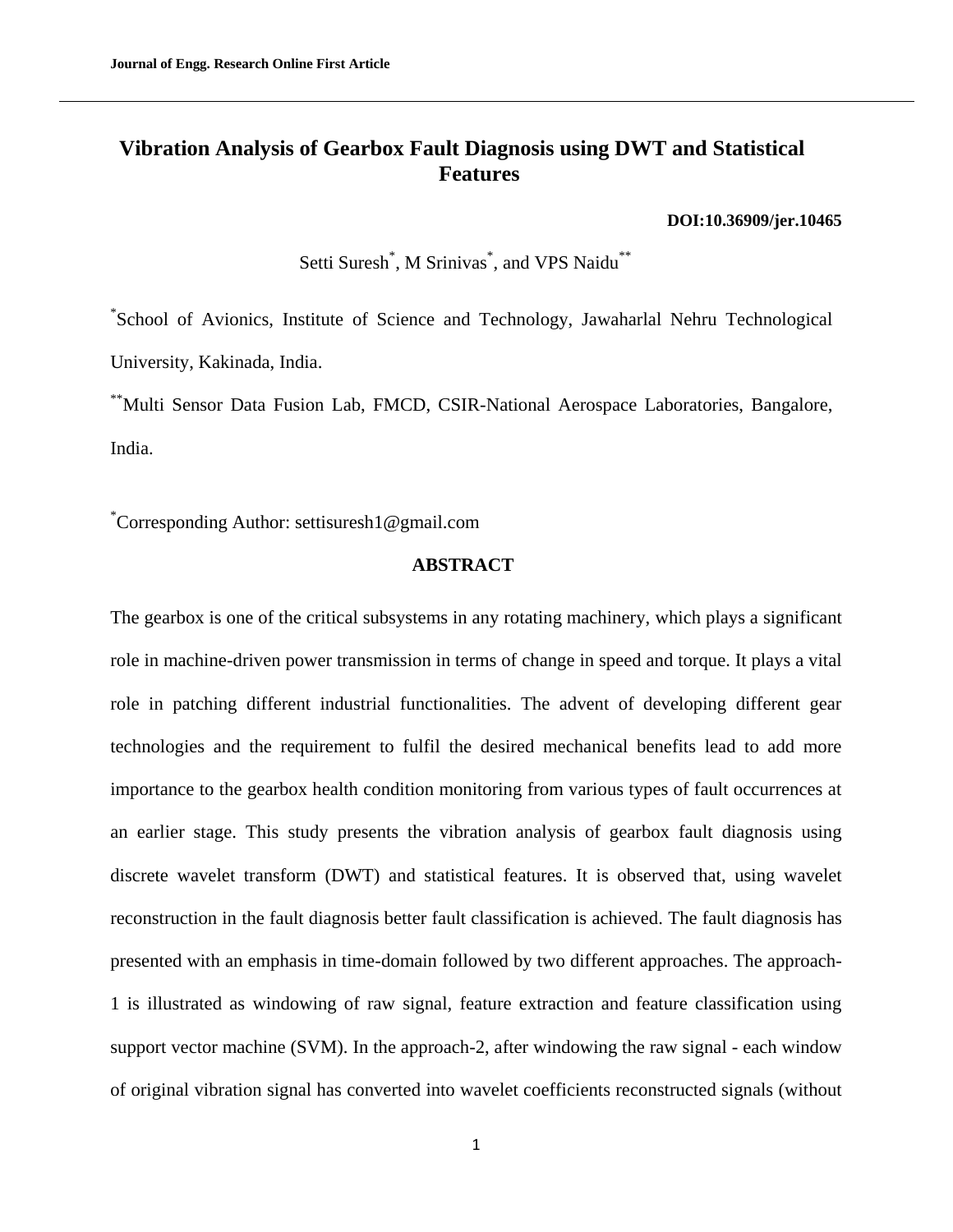leaving the time domain) using discrete wavelet transform (DWT) at different levels of decomposition followed by approach-1. The fault diagnostic accuracy of SVM is presented with 100 Monte-Carlo -runs to validate the consistency in the accomplished result. By observing the success rates in two approaches, it is clear that approach-2 with wavelet coefficient's reconstructed signal is providing better classification accuracy, which can be practically deployed to diagnose the gearbox fault.

**Key words:** vibration analysis, condition monitoring, fault diagnosis, data visualization.

# **INTRODUCTION**

The gearbox finds its application with almost every type of industrial machinery. There are different types of gears under usage, but the basic functionality is to easy out the mechanical power transmission with varying speed and torque. The gearbox as a whole contains cascading of gears arranged in a particular fashion to meet the desired speed and torque conversions using diverse gear ratios. Failure of the gearbox leads to the interruption of the ongoing mechanical process, which decreases the efficient production and cost-effectiveness of the industry. As it is such a crucial part, the gearbox health-condition should be monitored to get prior information about the initiation of the fault. There are different condition monitoring analyses: thermal, acoustic and vibration, which are used to characterize the behavior of the gearbox. Among the three, vibration analysis has been widely adopted as it contains more numerical information.

The vibration analysis of gearbox faults has diagnosed using the wavelet transform tool to bring the importance of multi-resolution features in the signal and wavelet coefficients reconstructed signal. The implementation of wavelet transform in the analysis of helicopter gearbox distributed and local faults (irrespective of the size of faults) has outlined in (Wang, W. J., & McFadden, P.

2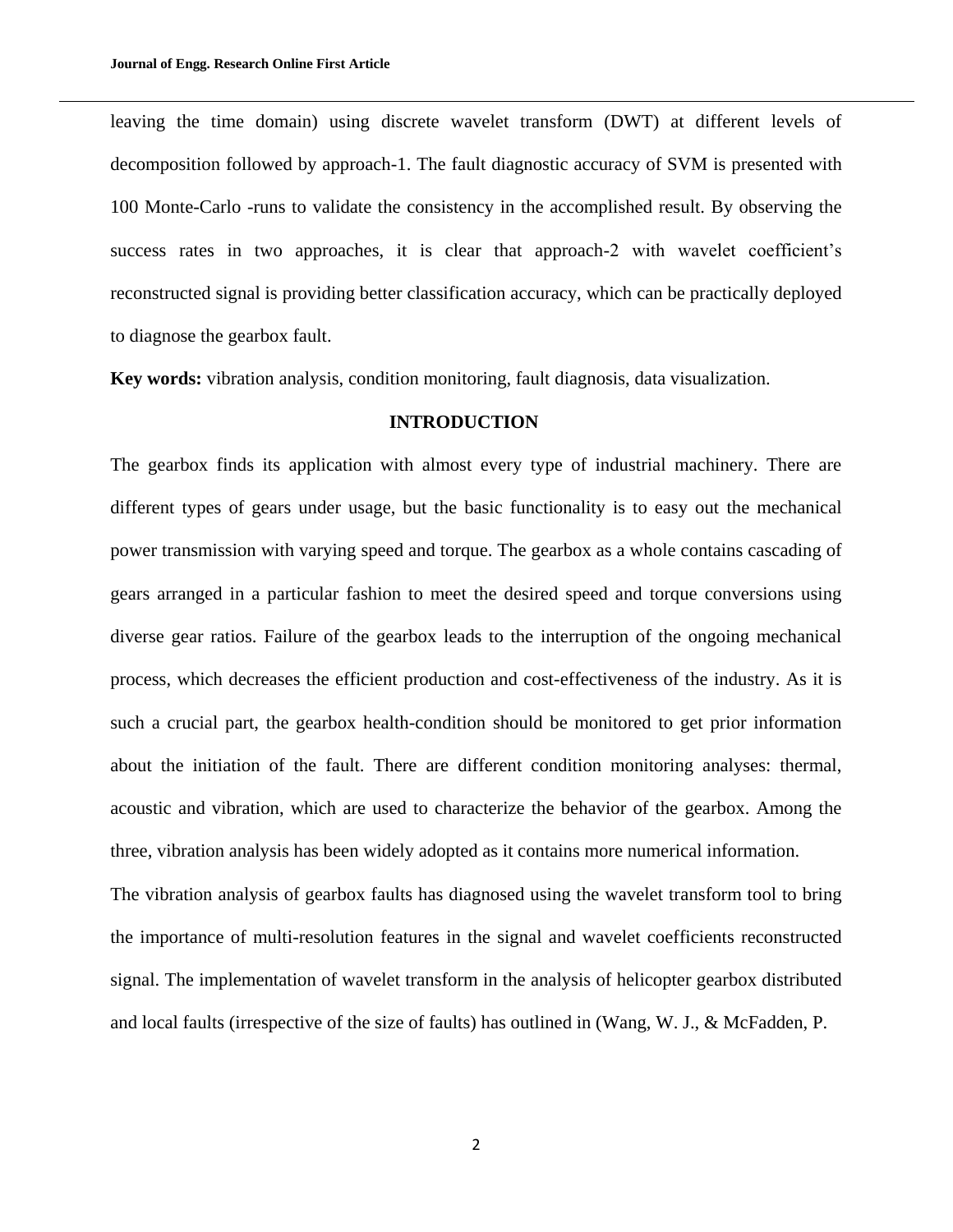D., 1996). The fault diagnosis of bearing vibration signal based on wavelet packet transform followed by phase space reconstruction and singular value decomposition has presented in (Fei, S. 2017) and stated that by adding phase space reconstruction in the analysis through wavelet transform followed by SVM classifier, the fault diagnosis ability of bearing vibration signal is improved. The importance of wavelet reconstruction in the rotor fault (broken bars) diagnosis of induction motor has illustrated in (Cao Zhitong, Chen Hongping, He Guoguang, & Ritchie, E. (n.d.), 2001). The orientation of fault identification and diagnosis of rotating machinery has a wide variety of aspects based on available data, experimental results and comparative studies from each individual researcher [Wang, W. J., & McFadden, P. D., 1996, Fei, S. 2017, & Cao Zhitong, Chen Hongping, He Guoguang, & Ritchie, E. (n.d.), 2001]. However, the main aim is to identify and diagnose the faults in the rotating machinery in an effective way.

This paper highlights the vibration analysis of gearbox fault diagnosis using DWT and statistical features. Time-domain statistical features which are most commonly used in the classification and fault diagnosis of rotating machinery were estimated from the wavelet coefficient's reconstructed signal and used with SVM classifier to diagnose the gearbox fault between healthy and broken tooth condition with varying load. Better classification is achieved with approach-2 using wavelet reconstructed signals. In the next section, analysis is illustrated through a methodology with two approaches in brief, followed by results and discussion.

### **METHODOLOGY**

The methodology presents the vibration analysis of gearbox fault diagnosis with two approaches. Figure 1 shows the schema involved in the fault diagnosis with two approaches  $(A_1 \text{ and } A_2)$ .

#### **APPROACH-1**

The sequence of steps involved in the manipulation of a raw vibration signal to diagnose the gearbox faults is shown in Figure 1-(a) as  $A_1$ . The approach started with, partitioning the raw

3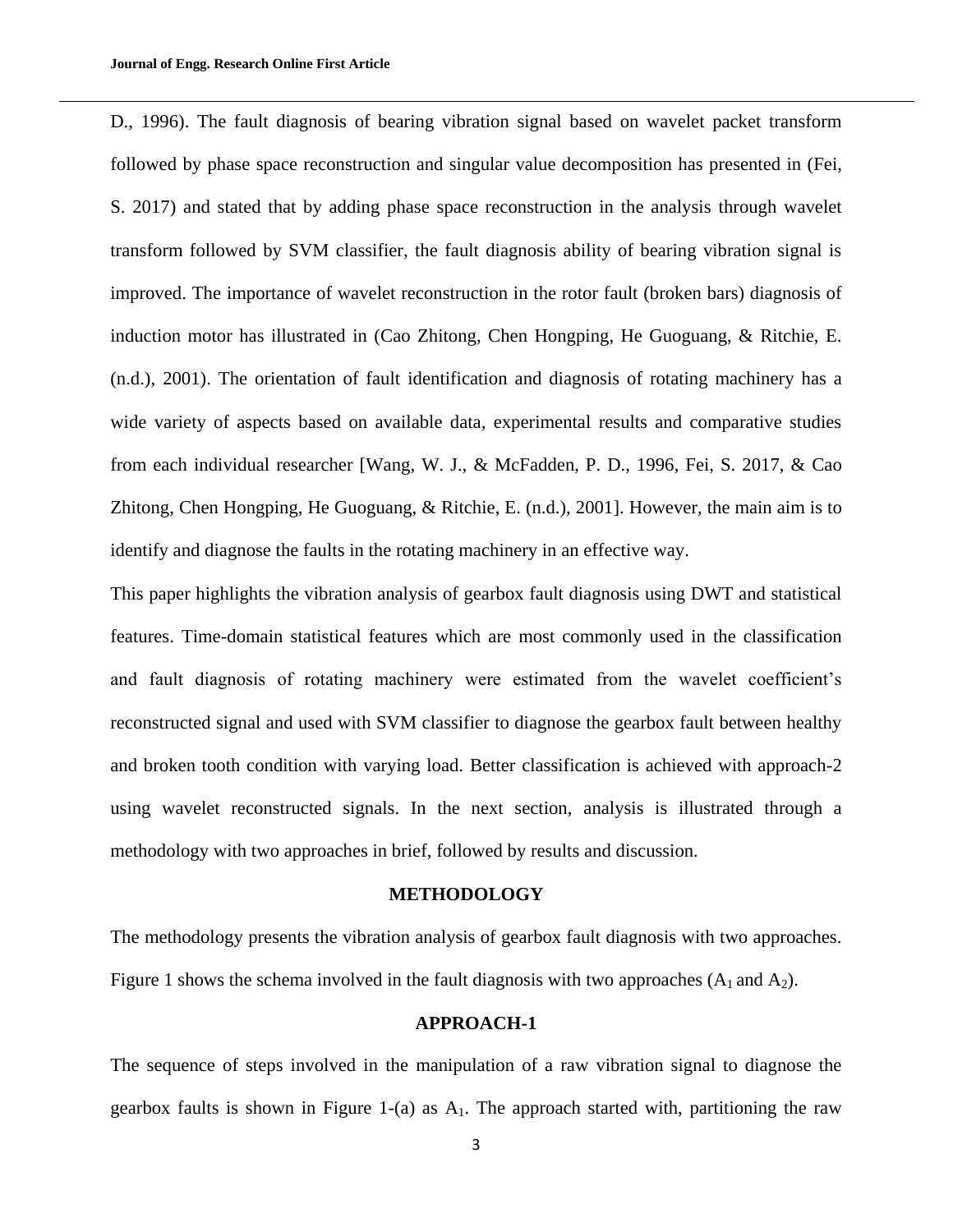signal into segments/windows/epochs to reduce the complexity of huge data analysis and take advantage of data fusion. The signal length of each window has converted into information theoretic discriminative values by computing statistical features. All the extracted features from each window are combined to form a feature set. Further, the concatenated feature matrix has divided into a training and testing data sets based on the requirements of the SVM fault classification algorithm. The final SVM classifier decision is an iterative result in terms of the mean  $(\mu)$  and standard deviation  $(\sigma)$  of fault classification accuracy/success rate with 100 Monte Carlo runs.

#### **APPROACH-2**

The vibration analysis of gearbox fault diagnosis using DWT and wavelet reconstructed signal is shown in Figure 1-(b) as  $A_2$ . The raw vibration signal after windowing has transformed into wavelet coefficients reconstructed signals using DWT at different levels of decomposition. The remaining steps are the same as that of approach-1 with the addition of a feature selection block after feature extraction.

### **SENSOR DATA**

The gearbox (wind turbine) vibration data has been recorded under varying load conditions from '0' to '90' percent using four accelerometer sensors mounted in four directions. The dataset includes healthy and broken tooth conditions with ten test cases for each condition. The resource of gearbox dataset has obtained from the UCI Machine Learning Repository (Yogesh Pandya, 2018, Setti Suresh & VPS Naidu, 2018). Figure 2 illustrates the physical representation of a healthy signal and a broken tooth signal over a fixed window length of 4096 samples. It is observed that the amplitude of non-linearity variation is less for broken tooth signal than a healthy signal.

4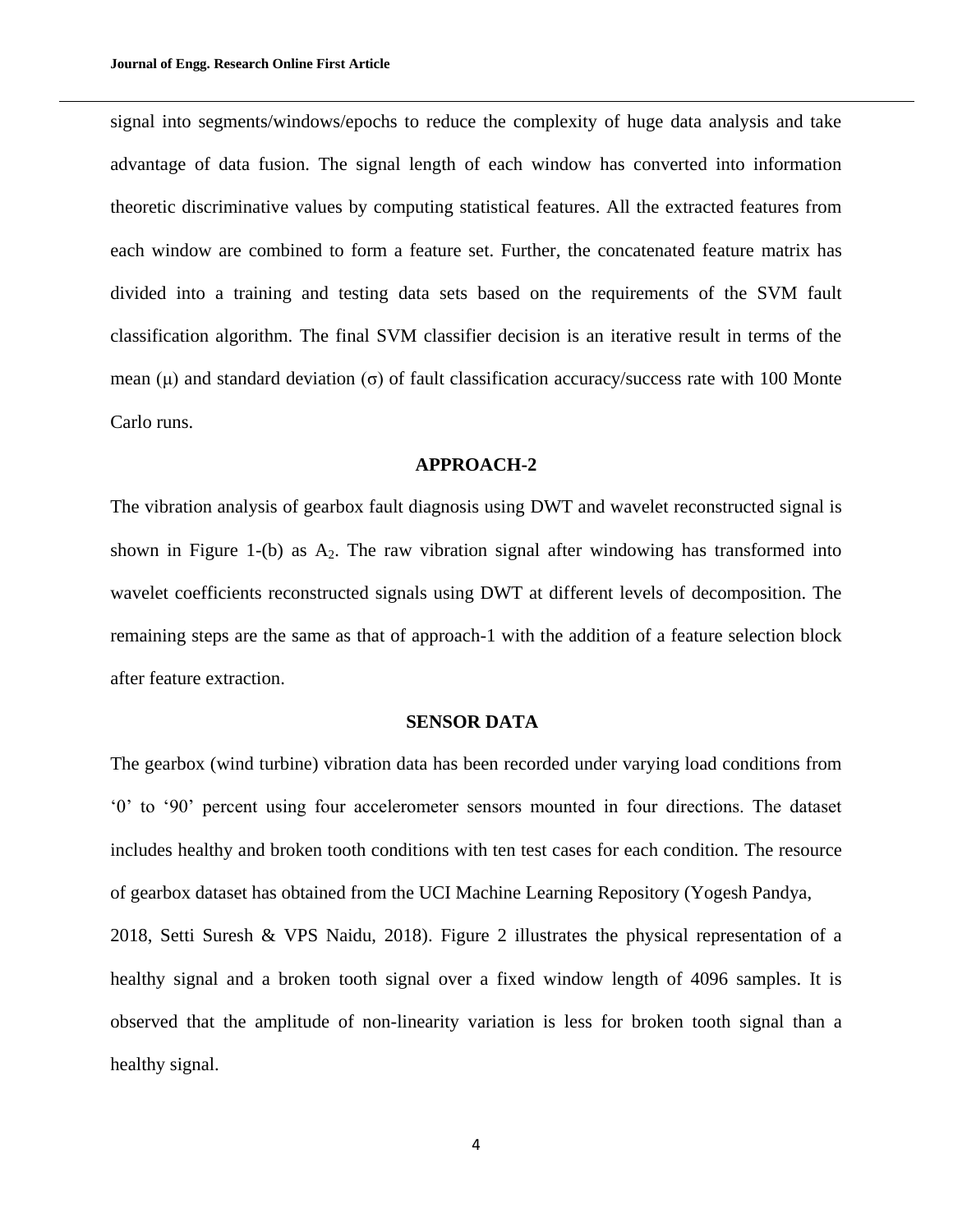

**Figure 1** Schema involved in the fault diagnosis



**Figure 2** Illustration of gearbox healthy and broken tooth vibration signals

# **DATA PRE-PROCESSING**

The entire length of the gearbox vibration signal has divided into segments/windows/epochs giving more importance to data fusion. Each epoch is further manipulated according to the approach-1 and approach-2 to get the desired fault diagnosis results.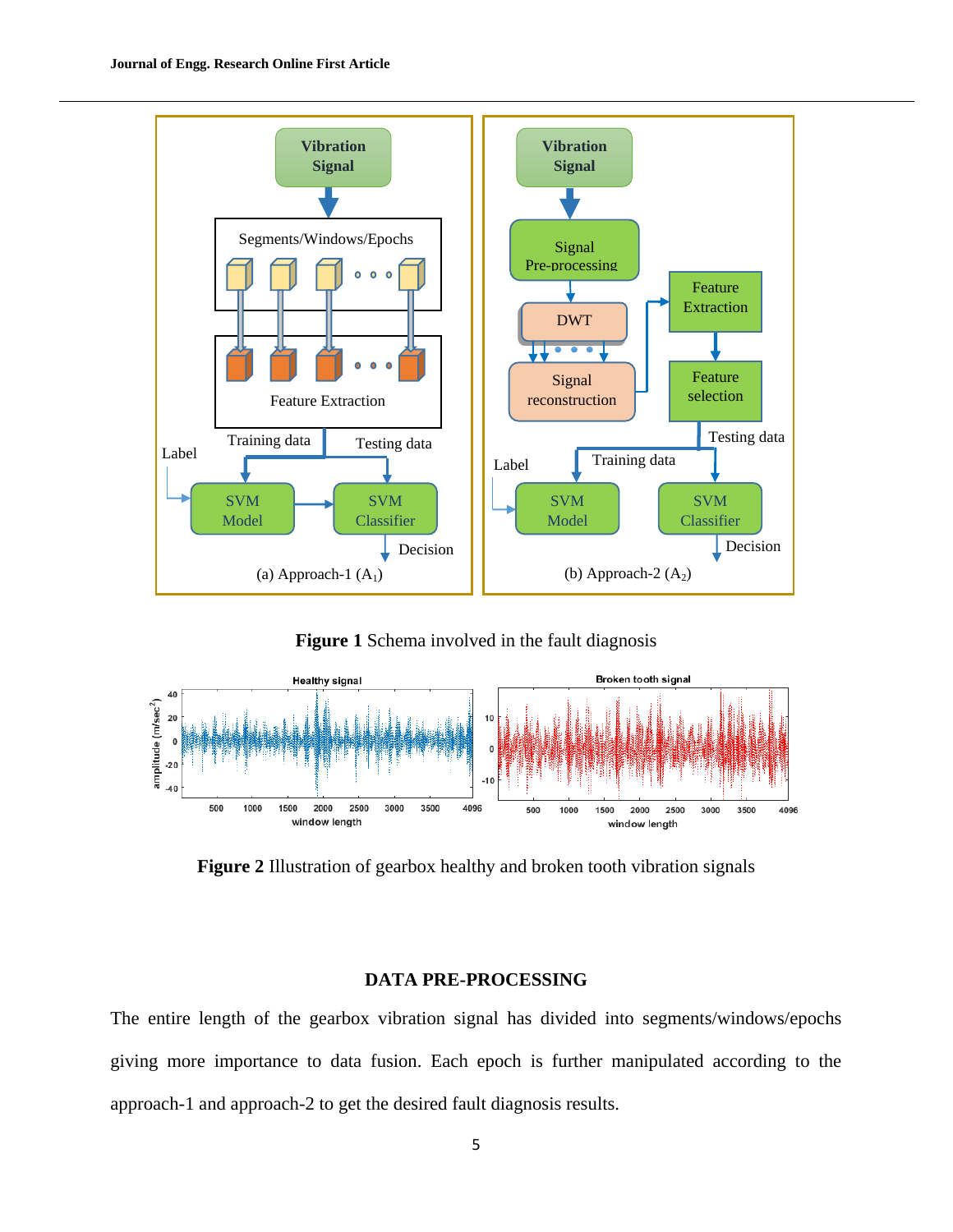### **DISCRETE WAVELET TRANSFORM (DWT)**

Discrete wavelet transform, which converts a discrete time series signal into one high-pass detailed coefficient series and one low-pass approximated coefficient series with suitable wavelet filters at each level of decomposition. For each epoch, wavelet transform has applied with increasing level of decomposition until the maximum fault classification accuracy is achieved. After decomposing the vibration signal into wavelet coefficients, the signal is reconstructed back from each wavelet coefficient and further diagnostic features are extracted from the reconstructed signal.

## **FEATURE EXTRACTION**

The raw vibration signal of a gearbox is very complex to set apart between healthy and broken tooth conditions. It necessitated performing feature extraction, which provides numericaldiscriminative information to detect and diagnose the gearbox vibration signal. Table 1 shows the mathematical expressions for each estimated statistical features from the wavelet coefficient's reconstructed signal. The statistical features used in this analysis are acquired from fault diagnostic research literatures (Wang, Xiang & Zheng, Yuan & Zhao, Zhenzhou & Wang, Jinping., 2015, Shanmukha Priya, V, Mahalakshmi P & VPS Naidu, 2015, Li, C., Sánchez, R.-V., Zurita, G., Cerrada, M., & Cabrera, D., 2016, Cemil Altın & Orhan Er, 2016, P. Vecer, M. Kreidl, R. Smd. 2005, & Setti Suresh & VPS Naidu, 2021). The features include mean  $(\mu)$ , absolute mean value (AMV), mean absolute deviation (MAD), standard deviation  $(\sigma)$ , variance  $(\sigma^2)$ , root mean square  $(X_{rms})$ , root value  $(X_{ry})$ , root sum of squares  $(X_{rss})$ , peak-to-peak value  $(X_{p2p})$ , crest factor  $(X_{p2rms})$ , skewness value  $(X_{skew})$ , kurtosis value  $(X_{kurt})$ , skewness factor  $(X_{sf})$ , kurtosis factor  $(X_{kf})$ , margin factor  $(X_{mf})$  or clearance factor  $(X_{clf})$  or latitude factor  $(X_{lf})$ , energy ( $X_{energy}$ ) and entropy ( $X_h$ ). For each epoch - wavelet coefficient's reconstructed signal,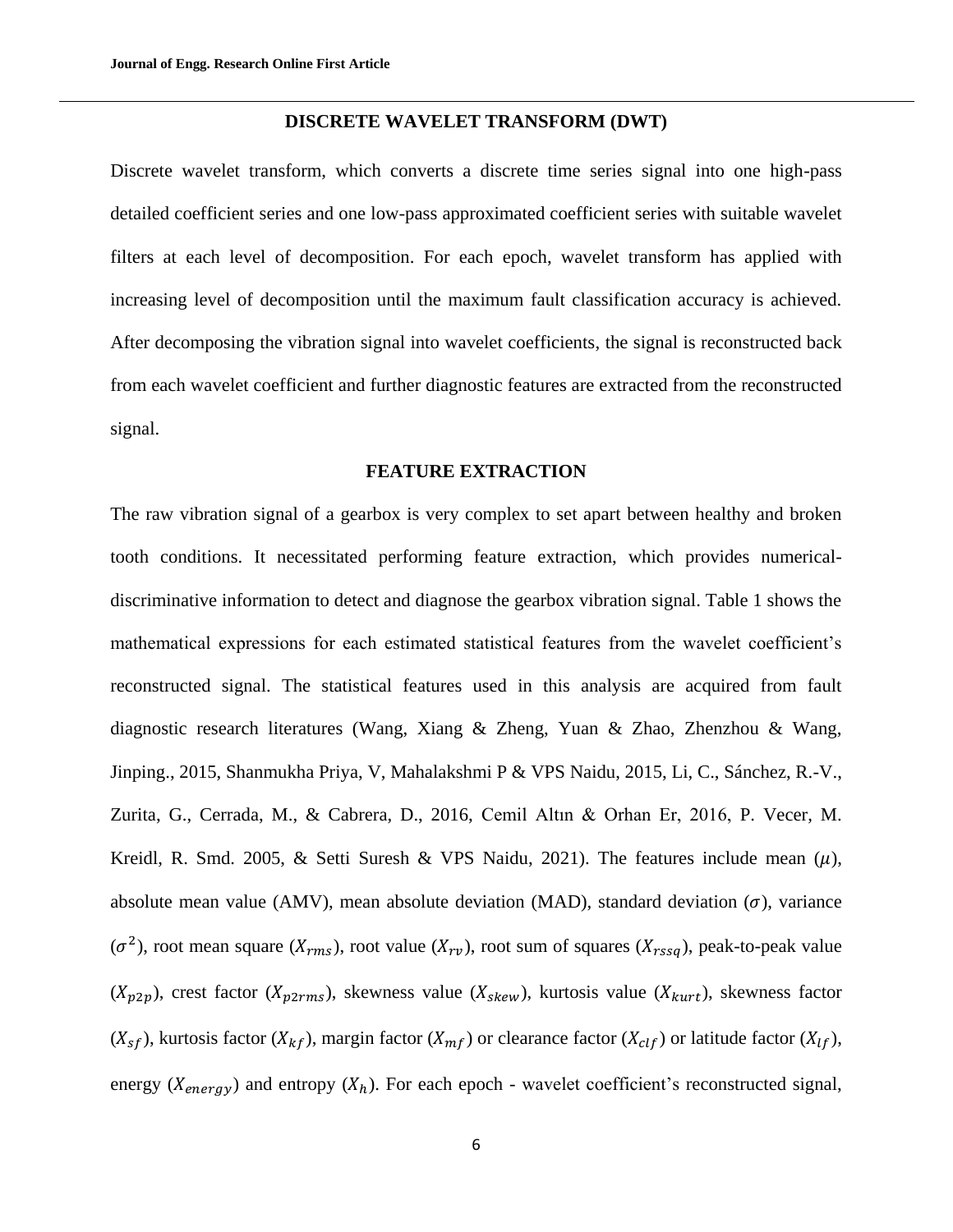we are getting 68  $(3*17+17=68)$  features considering level-3 decomposition  $(3)$  detailed and 1 approximation coefficient reconstructed signal). Feature matrix (483x69) was prepared by concatenating observations for all 20 cases (10 healthy and 10 broken tooth) in rows and estimated features as variables in columns with load as a feature in the last column (both healthy and broken tooth observations has combined for each individual sensor).

### **FEATURE SELECTION**

The term feature selection has used to get useful features from the estimated features ensuring increased fault classification accuracy. The well-defined infinite latent feature selection algorithm (ILFS) has used as a feature selection algorithm (G. Roffo, S. Melzi, U. Castellani and A. Vinciarelli, 2017). Feature ranking was given from the estimated features and top features were used with SVM classifier to increase the fault classification accuracy of the gearbox vibration signal.

## **SVM CLASSIFIER**

Support vector machine, one of the superior classification and regression technique which separates the feature space into subspaces through hyperplane attaining minimum error in classification has used in the diagnosis of the gearbox fault diagnosis. The feature matrix is divided into random permutated training data set with 70 percent of observations and testing data set with remaining 30 percent of observations. The SVM model is trained with the training data and fault classification accuracy of the trained SVM model is tested with a testing data using an in built Matlab SVM classifier (Setti Suresh & VPS Naidu, 2021). The SVM algorithm was put under 100 MCR (Monte Carlo Runs) to eliminate the randomness in the success rate.

The Mathematical expression satisfying the hyperplane of support vector machine is given by:

$$
y_i(wx_i + b) > 0
$$
..........., $y_i = \pm 1$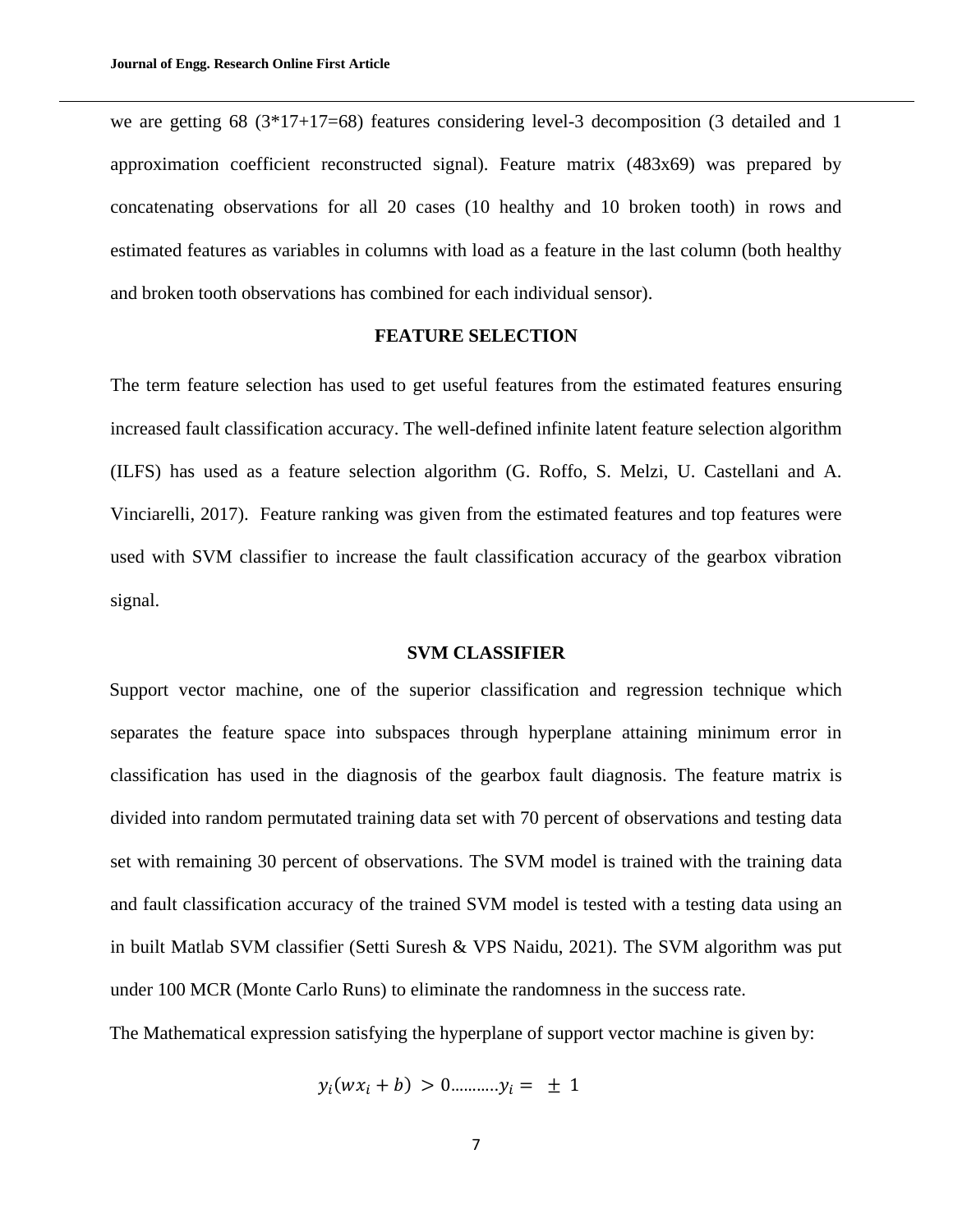$y_i = label$  $x_i = feature vector$ 

 $w = weight vector (orientation of the hyperplane)$  $b = bias$  term (position of the hyperplane)

#### **RESULTS AND DISCUSSION**

The vibration signal data of gearbox is tested with approach-1  $\&$  2 and the accomplished results and observations made were discussed in this section. From the proposed comparative approaches in the fault diagnosis of the gearbox, Figure 3 shows the physical representation of the feature behavior for the wavelet coefficient's reconstructed signal at level-3 decomposition. All the estimated 17 features were graphically shown for detailed coefficients followed by the approximation coefficient. All the statistical features are computed for each wavelet coefficient reconstructed signal ( $F_1$  to  $F_{17}$  are the statistical feature as stated in Table 1). It has observed that 2-9, 14, 16, 17 serial features (discussed in Features Extraction) are effective in providing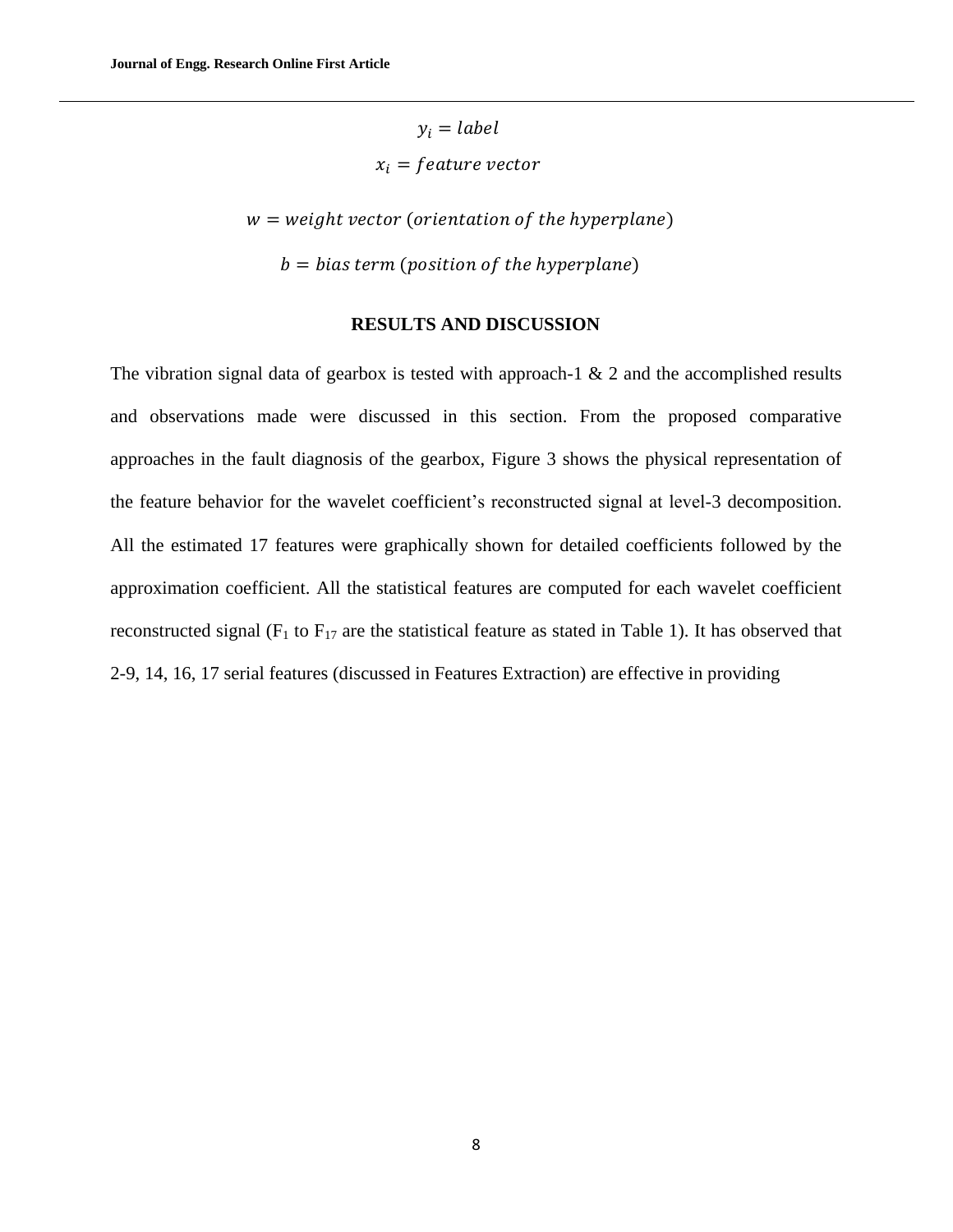| S.No           | Features                                                                           | S.No. | Features                                                                                                                              |  |  |  |
|----------------|------------------------------------------------------------------------------------|-------|---------------------------------------------------------------------------------------------------------------------------------------|--|--|--|
| $\mathbf{1}$   |                                                                                    | 9     | $X_{p2p} = max(x) - min(x)$                                                                                                           |  |  |  |
| $\overline{2}$ | $\mu = \frac{1}{N} \sum_{i=1}^{N} x_i$<br>AMV = $\frac{1}{N} \sum_{i=1}^{N}  x_i $ | 10    | $X_{p2rms} = \frac{max x }{X_{rms}}$                                                                                                  |  |  |  |
| 3              | $\text{MAD} \ = \ \frac{1}{N} \sum_i  x_i - \mu $                                  | 11    | $X_{\text{skew}} = \frac{\frac{1}{N} \sum_{i=1}^{N} (x_i - \mu)^3}{\sqrt{\frac{1}{N} \sum_{i=1}^{N} (x_i - \mu)^2}^3}$                |  |  |  |
| $\overline{4}$ | $\sigma = \left  \frac{1}{N-1} \sum_{i=1}^{N} (x_i - \mu)^2 \right $               | 12    | $X_{\text{kurt}} = \frac{\frac{1}{N} \sum_{i=1}^{N} (x_i - \mu)^4}{\left[ \sqrt{\frac{1}{N} \sum_{i=1}^{N} (x_i - \mu)^2} \right]^4}$ |  |  |  |
| 5              | $\sigma^2 = \frac{1}{N-1} \sum_{i=1}^{N} (x_i - \mu)^2$                            | 13    | $X_{\rm sf} = \frac{X_{\rm skew}}{X_{\rm max}^3}$                                                                                     |  |  |  |
| 6              | $X_{\text{rms}} = \sqrt{\frac{1}{N} \sum_{i=1}^{N} x_i^2}$                         | 14    | $X_{\rm kf} = \frac{X_{\rm kurt}}{X_{\rm max}^4}$                                                                                     |  |  |  |
| $\overline{7}$ | $X_{\text{rv}} = \left[ \frac{1}{N} \sum_{i=1}^{N}  x_i ^{\frac{1}{2}} \right]^2$  | 15    | $X_{\rm mf}$ or $X_{\rm clf}$ or $X_{\rm lf} = \frac{\max x }{X_{\rm rv}}$                                                            |  |  |  |
| 8              | $X_{\text{rssq}} = \left  \sum_{i=1}^{N} x_i^2 \right $                            | 16    | $X_{\text{energy}} = \sum x_i^2$                                                                                                      |  |  |  |
| 17             |                                                                                    |       | $X_h = -\sum p(x_i) \log_2 p(x_i)$                                                                                                    |  |  |  |

**TABLE 1** STATISTICAL FEATURES.

 $x =$  wavelet coefficients reconstructed signal;  $i =$  index of reconstructed signal from 1 to N;  $p_1, p_2...p_n$  = set of probabilities. Discriminative information between healthy and broken tooth conditions with manual observation. However, no feature is providing selective information for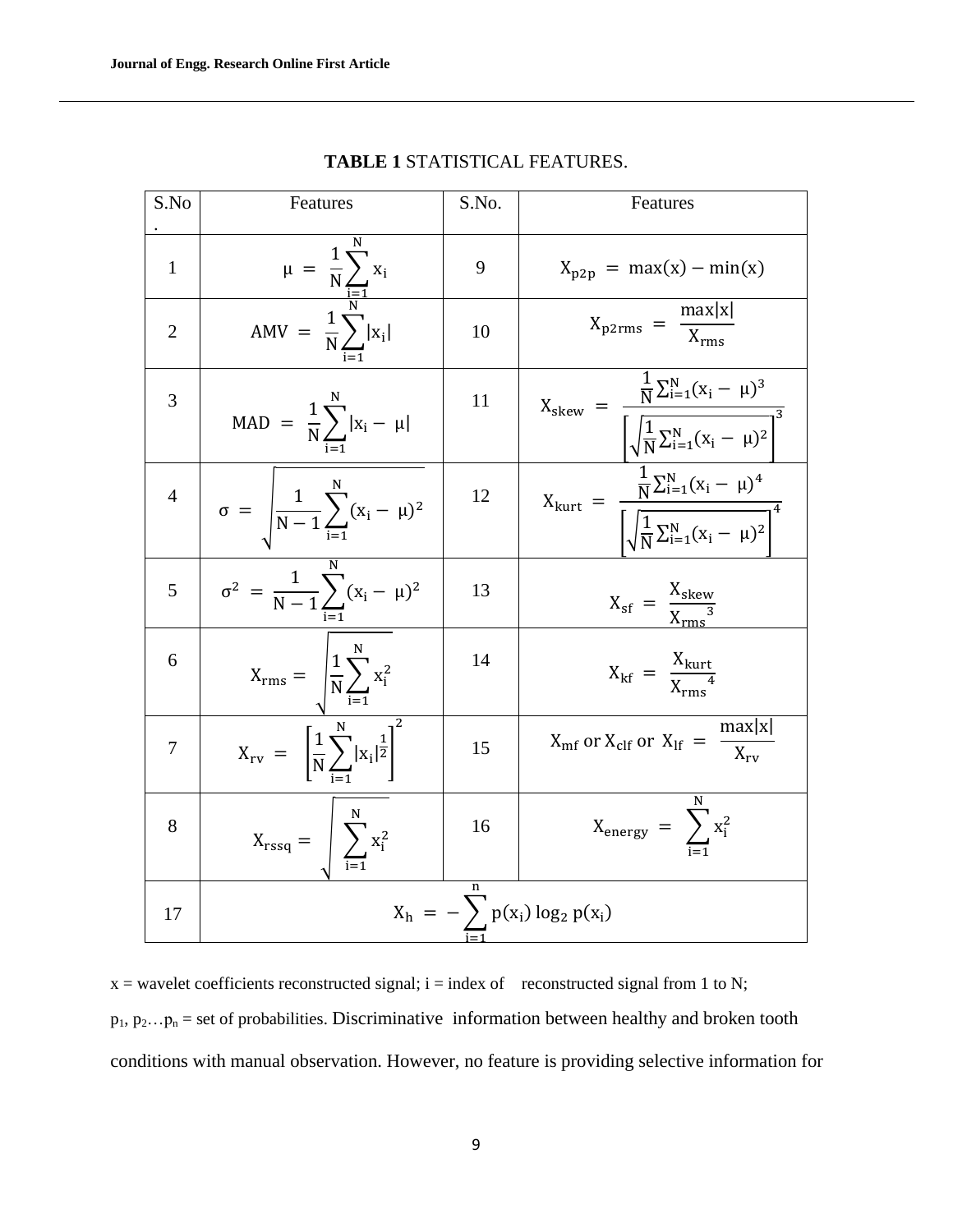the approximation coefficient reconstructed signal indicating that no distinguished information exists in the lower frequency bandwidth.

The SVM classification results for approach-1 and approach-2 with 100 Monte Carlo runs were shown in Table 2. The first column represents the label of approach-1, and approach-2 with varying level of wavelet decomposition. Analysis of individual sensors is performed to localize the fault and all sensors together to detect the fault. It can be noted that approach-2 with three levels of decomposition has achieved 100% fault classification rate for sensor 1 to 3 when compared with approach-1. But in the case of sensor 4, the SVM classifier is unable to converge by considering all the estimated features for classification. It motivated to adopt a feature selection library (G. Roffo, S. Melzi, U. Castellani and A. Vinciarelli, 2017) and observed that by using infinite latent feature selection (ILFS) algorithm, sorting the estimated top 20 wavelet reconstructed coefficient features in ranking driven to the classifier, the anomaly of no convergence was eliminated and led to a highest fault classification rate of 82.01% with a standard deviation of 2.96% (indicated with green color, NC- without feature selection), when compared with approach-1 and success rate in (Setti Suresh & VPS Naidu, 2021). The execution time of the developed Matlab SVM algorithm has examined for  $A_1$  and  $A_2$ . It is clear that approach-2 is having less execution time up to sensor 3. For sensor 4 to get better classification accuracy/success rate, one has to compromise at execution time by adopting ILFS algorithm which is shown in Table 2. Fault detection using all sensor features concatenation has the same classification accuracy for both approaches indicating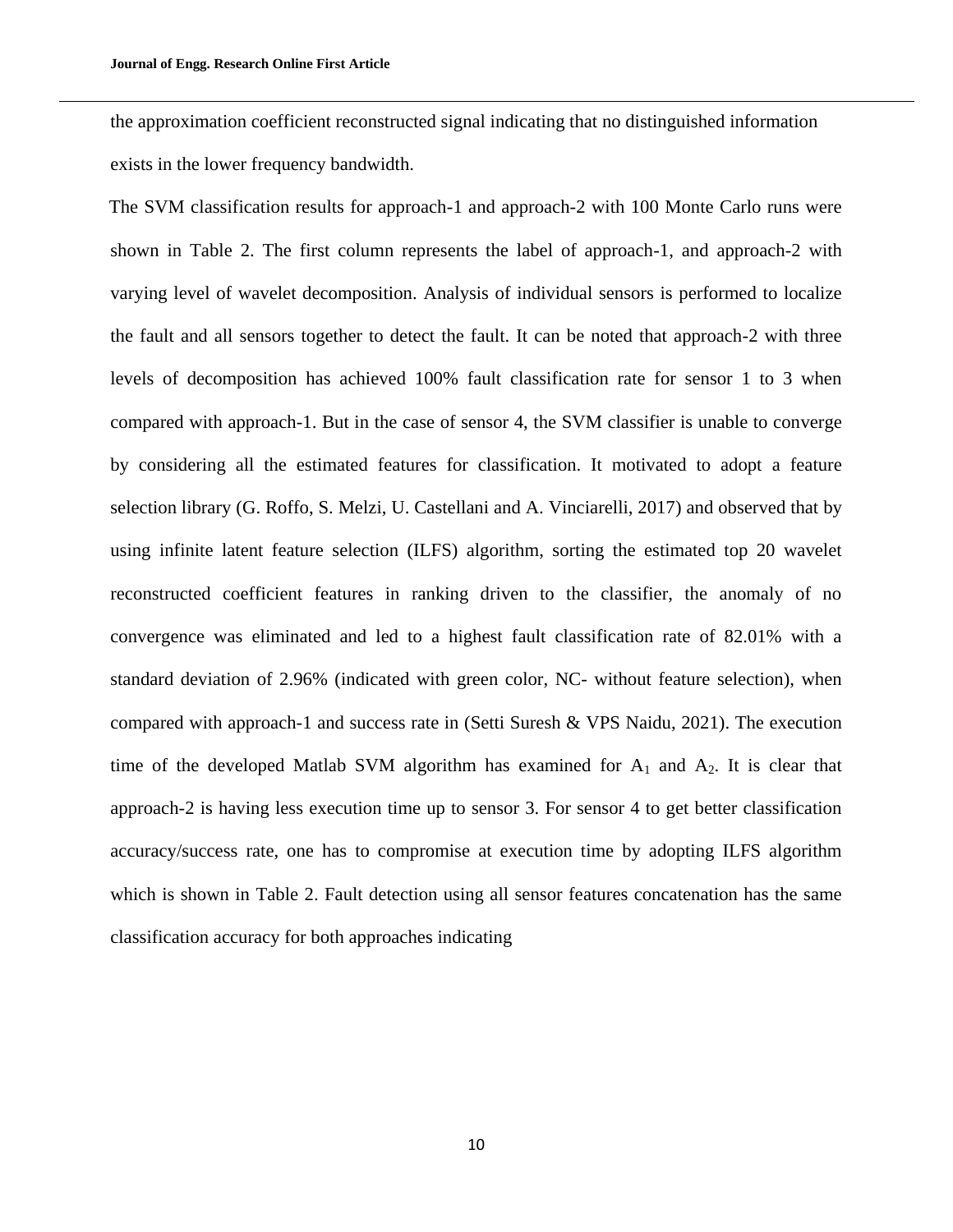

**Figure 3** The physical representation of estimated feature behavior with wavelet coefficient's reconstructed signal  $(D_1, D_2, D_3 =$  Detailed coefficient's reconstructed signal,  $A_3 =$ Approximation coefficient's reconstructed signal).

that fault detection is simpler for this data. Individual sensor analysis was performed to localize the fault in practical scenario. The binary SVM fault classification plots using energy and entropy features for each sensor has shown in Figure 4. It can be inferred that sensor 1 is showing perfect classification, sensor 2 & 3 showing moderate classification and sensor 4 is showing poor classification. From the numerical and graphical analysis, it is observed that the location of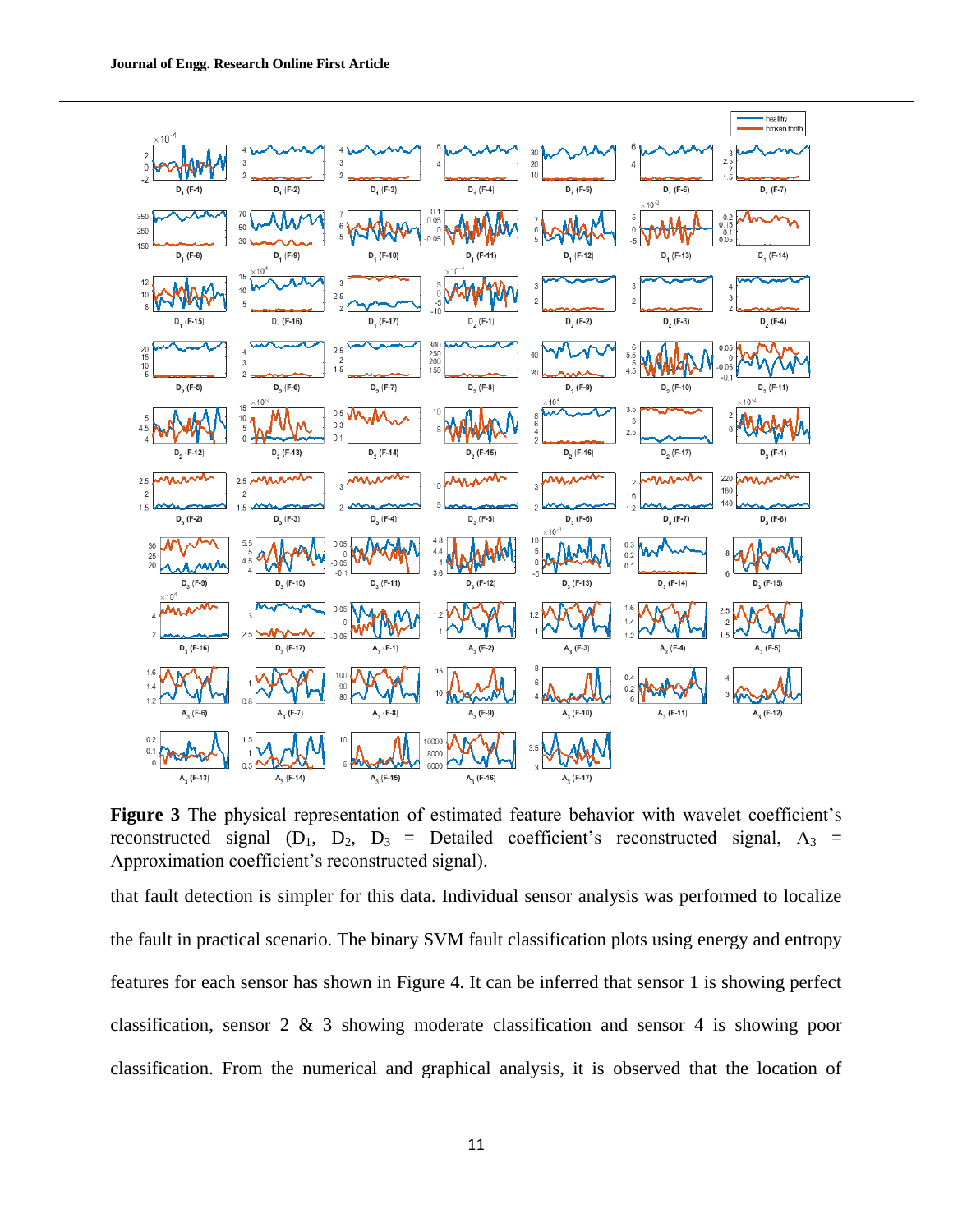sensor 4 is not close to the location of the broken tooth gear mating, which resulted in poor classification.

|                | <b>Sensor 1</b> |               | <b>Sensor 2</b> |               | Sensor 3   |               | <b>Sensor 4</b> |               | All        |
|----------------|-----------------|---------------|-----------------|---------------|------------|---------------|-----------------|---------------|------------|
|                | <b>SR</b>       | $\tau_c$ (ms) | <b>SR</b>       | $\tau_c$ (ms) | <b>SR</b>  | $\tau_c$ (ms) | <b>SR</b>       | $\tau_c$ (ms) | sensor     |
|                |                 |               |                 |               |            |               |                 |               | s          |
| A <sub>1</sub> | 100             | 104.4         | 98.32           | 287.1         | 83.32      | 437.6         | 69.19           | 510.17        | 100        |
|                | $\pm 0.00$      |               | ± 1.05          |               | ± 2.62     | 9             | ± 3.43          |               | $\pm 0.00$ |
| A <sub>2</sub> | 100             | 111.5         | 100             | 104.1         | 99.95      | 130.7         | 78.49           | 843.05        | 100        |
| $L=1$          | $\pm 0.00$      |               | $\pm 0.00$      | 6             | $\pm 0.18$ | 6             | ± 3.10          |               | $\pm 0.00$ |
| $A_2$          | 100             | 106.9         | 100             | 104.8         | 100        | 134.0         | NC/63.38        | NC/           | 100        |
| $L=2$          | $\pm 0.00$      | $\theta$      | $\pm 0.00$      | 7             | $\pm 0.00$ | 2             | ± 3.73          | 680.07        | $\pm 0.00$ |
| $A_2$          | 100             | 115.8         | 100             | 111.8         | 100        | 147.3         | NC/82.01        | NC/           | 100        |
| $L=3$          | $\pm 0.00$      | 5             | $\pm 0.00$      | 8             | $\pm 0.00$ | 7             | ± 2.96          | 983.32        | $\pm 0.00$ |
| $A_2$          | 100             | 117.3         | 100             | 124.4         | 100        | 164.5         | NC/79.58        | NC/           | 100        |
| $L=5$          | $\pm 0.00$      | 7             | $\pm 0.00$      | 3             | $\pm 0.00$ | $\theta$      | ± 3.03          | 1071.78       | $\pm 0.00$ |
| Setti.         | 100             |               | 100             |               | 100        |               | 81.85           |               | 100        |
| 2021           | $\pm 0.00$      |               | $\pm 0.00$      |               | $\pm 0.00$ |               | ± 2.71          |               | $\pm 0.00$ |
|                |                 |               |                 |               |            |               |                 |               |            |

Table 2 SVM classification results and execution time for A<sub>1</sub> and A<sub>2</sub> with 100 Monte Carlo Runs

 $A_1$  = Approach-1;  $A_2$  = Approach-2; SR = Success Rate (%); L = level of wavelet decomposition; NC = No Convergence; **τ<sup>c</sup> =** Elapsed SVM classification time;

From the above analysis of results and discussion, it has noted that approach-2 (wavelet coefficient's reconstructed signal) is providing better classification accuracy of gearbox vibration signal when compared with approach-1 and methodology in [Setti Suresh & VPS Naidu, 2021] suitable for implementation in practical scenario.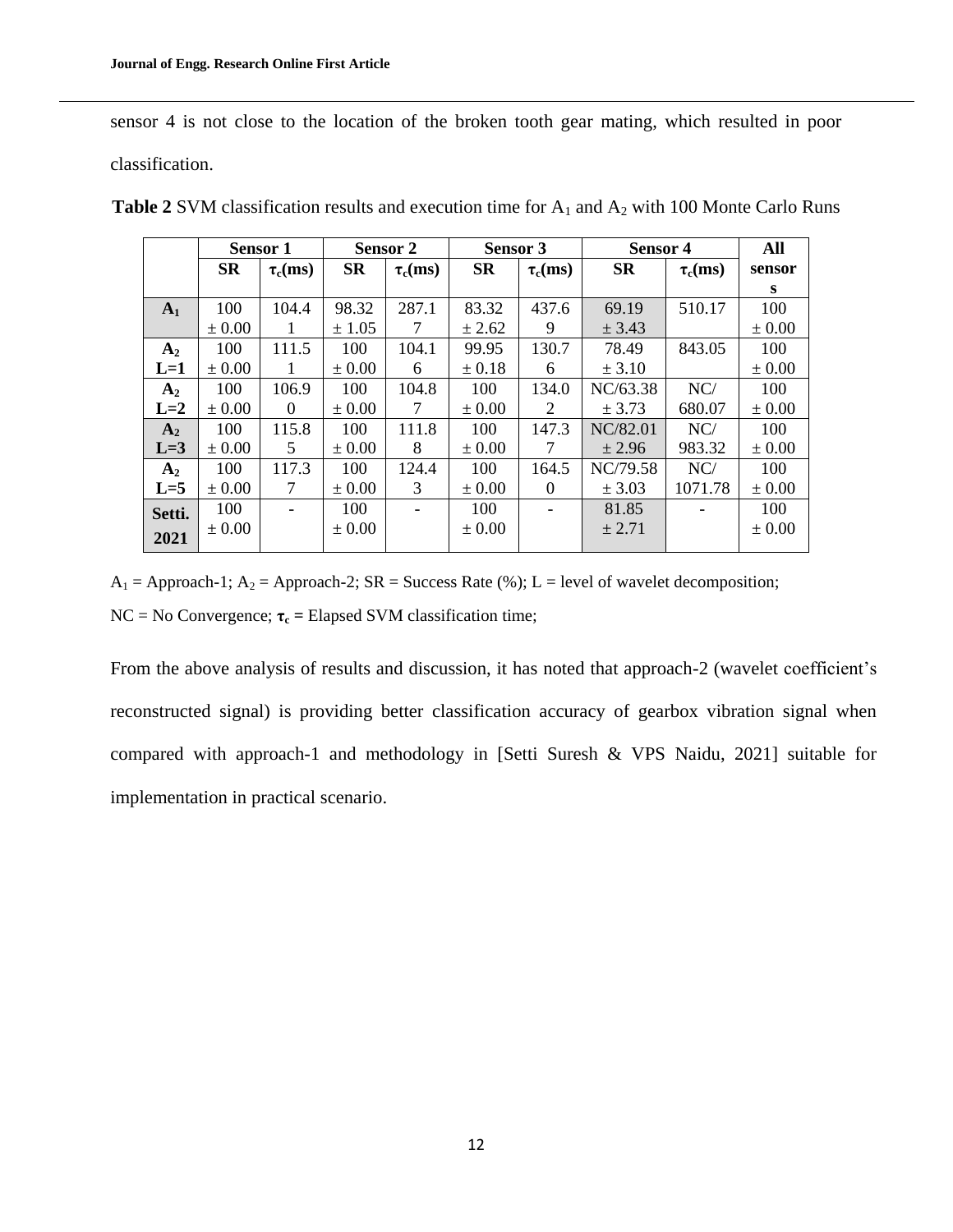

**Figure 4** SVM fault classification using Energy and Entropy features for all sensors.

## **CONCLUSION**

The analysis highlights the application of wavelet reconstructed signal in the enhancement of gear fault diagnosis. In the attempt to diagnose the gearbox faults, adopted the wavelet reconstructed phenomena to compare with traditional time-domain approach. The sequence of steps segmentation, DWT, feature extraction, feature selection and feature classification involved in the fault diagnosis of each approach have benefited the fault diagnosis. The random behavior of the estimated features with the wavelet coefficient's reconstructed signal is discussed and observations are made through physical representation. With the concept of wavelet coefficients reconstructed signal and feature selection algorithm, the fault classification accuracy of sensor four in the dataset has improved, which is far away from the fault. The randomness in the fault classification is eliminated using 100 Monte Carlo Runs. Therefore, it is clear from the analysis that accurate maximum fault classification is achieved using wavelet reconstructed signal approach method than traditional time-domain approach.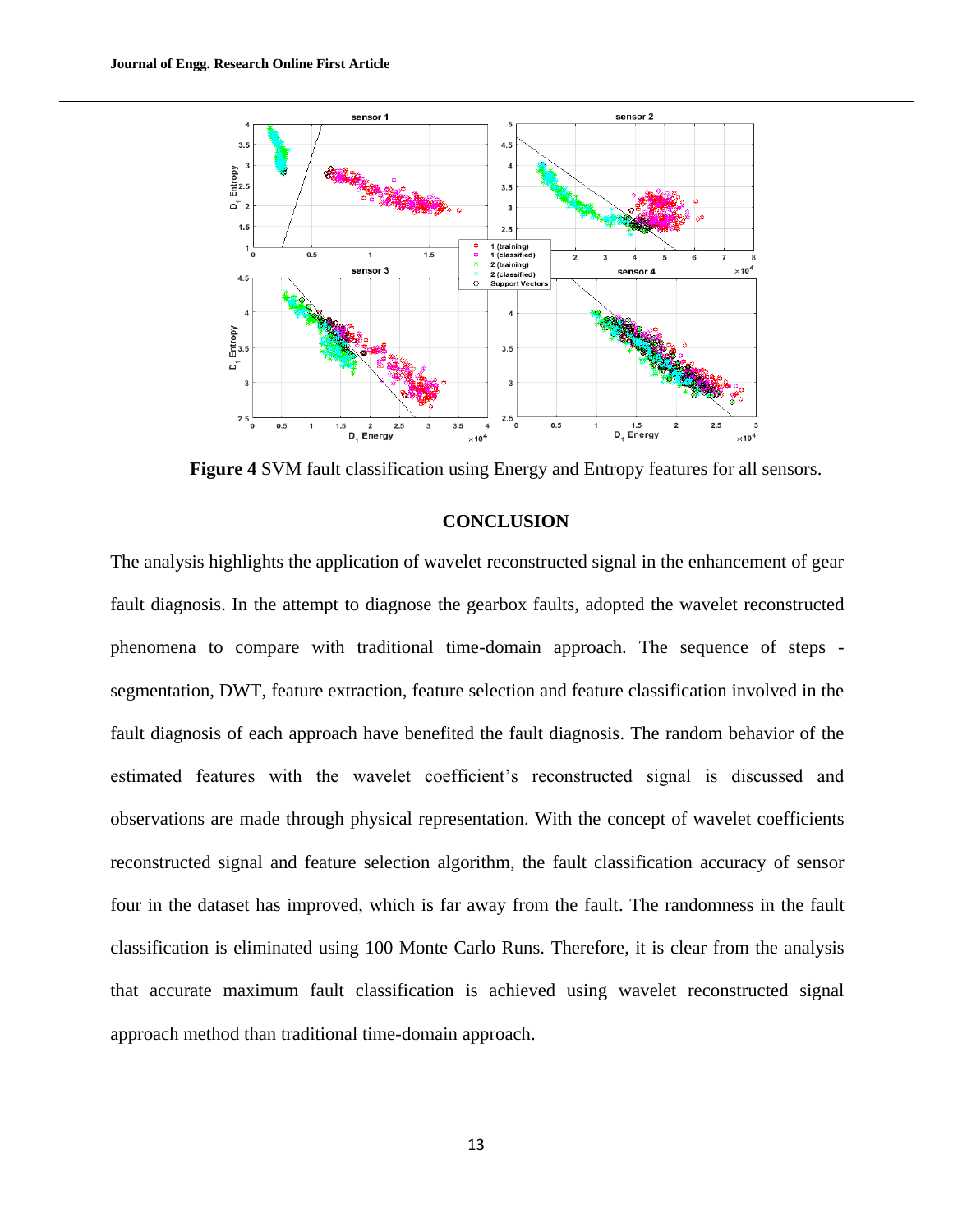#### **REFERENCES**

- **Wang, W. J., & McFadden, P. D., 1996.** Application of Wavelets to Gearbox Vibration Signals for Fault Detection. Journal of Sound and Vibration, 192(5), 927–939.
- **Fei, S. 2017.** Fault Diagnosis of Bearing Based on Wavelet Packet Transform-Phase Space Reconstruction-Singular Value Decomposition and SVM Classifier. Arabian Journal for Science and Engineering, 42(5), 1967–1975.
- **Cao Zhitong, Chen Hongping, He Guoguang, & Ritchie, E. (n.d.), 2001.** Rotor fault diagnosis of induction motor based on wavelet reconstruction. ICEMS 2001. Proceedings of the Fifth International Conference on Electrical Machines and Systems (IEEE Cat. No.01EX501).
- **Yogesh Pandya, 2018.** Retrieved from the data world: [https://data.world/gearbox/gear-box-fault](https://data.world/gearbox/gear-box-fault-diagnosis-data-set)[diagnosis-data-set](https://data.world/gearbox/gear-box-fault-diagnosis-data-set) as on 18th March 2021.
- Setti Suresh & VPS Naidu, 2018. Gearbox Health Condition Monitoring: A brief exposition, Control and Data Fusion (CADF), e-Journal, Vol. 2, No. 4, pp. 13-23, Jul-Aug 2018.
- **Wang, Xiang & Zheng, Yuan & Zhao, Zhenzhou & Wang, Jinping., 2015.** Bearing Fault Diagnosis Based on Statistical Locally Linear Embedding. *Sensors* (Basel, Switzerland). 15. 16225-47.
- **Shanmukha Priya, V, Mahalakshmi P & VPS Naidu, 2015**. Bearing health condition monitoring: Wavelet decomposition. Indian Journal of Science and Technology, Vol. 8, Issue No 26, 2015.
- **Li, C., Sánchez, R.-V., Zurita, G., Cerrada, M., & Cabrera, D., 2016.** Fault Diagnosis for Rotating Machinery Using Vibration Measurement Deep Statistical Feature Learning. Sensors, 16(6), 895.